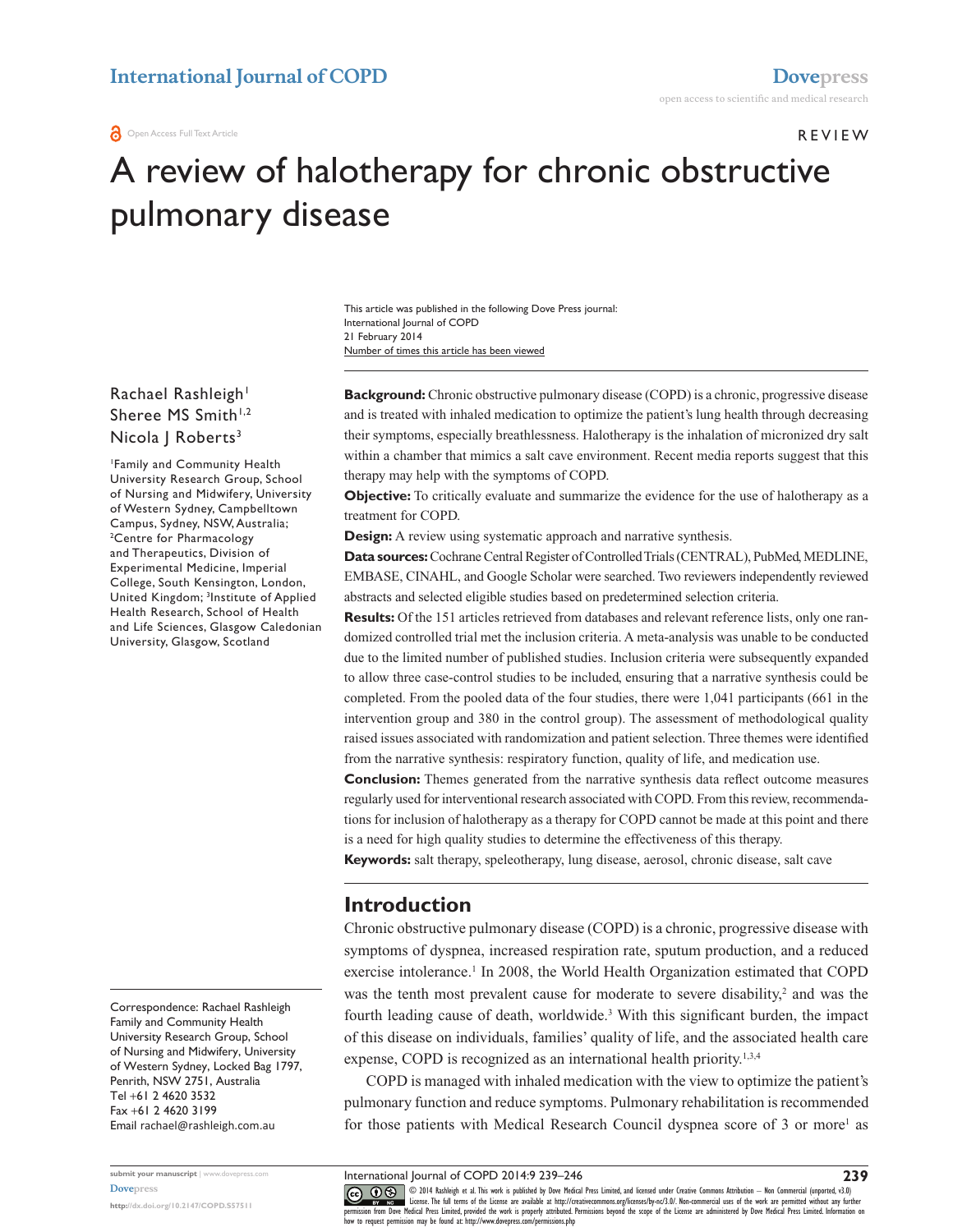there is substantial evidence of its benefit to these patients.<sup>5,6</sup> However, other therapies such as speleotherapy and halotherapy are being recommended in the wider community<sup>7</sup> and are often described as well-researched treatments for people with COPD.<sup>8</sup> In Eastern Europe, natural salt caves have been used to help relieve symptoms of chest conditions.<sup>9</sup> This therapy is known as speleotherapy, where a natural salt cave climate is used as a therapy for ill health.<sup>10</sup> The unique characteristics of the microclimate within the caves are stable air temperature, moderate to high humidity, the presence of fine aerosol elements (sodium, potassium, magnesium and calcium), as well as a lack of airborne pollutants and pollens.11 Halotherapy builds on this premise and is used as an above-ground alternative for speleotherapy.12 Halotherapy is a treatment consisting of inhalation of small salt particles in a controlled environment of a halochamber.<sup>11,12</sup> This room is designed to replicate the natural microclimate of a salt cave. Halotherapy treatment has been associated with relief of respiratory conditions such as asthma, cystic fibrosis, and COPD, as well as relieving integumentary conditions such as eczema and dermatitis.<sup>9,11</sup> A recent study of bronchiectasis patients found halotherapy to be of little benefit.<sup>13</sup> Despite these findings, there appears to be an increasing number of

commercial halotherapy treatment centers in Australia, the United States of America, Europe, and Canada that are aimed at treating respiratory and other medical conditions.

Halotherapy has received prominent television media coverage in Australia from Channel 9's A Current Affair<sup>8,14,15</sup> and Channel 7's Today Tonight<sup>7,16</sup> and abroad from Cable Network News' Vital Signs,<sup>17</sup> as well as from other television program providers such as the British Broadcasting Corporation<sup>18</sup> and the National Broadcasting Corporation.<sup>19</sup> National and international media current affair and news reports $14-16,19$ suggest that halotherapy may help with a variety of respiratory illnesses including relieving the symptoms of COPD. The assertion behind these reports is that inhaled dry salt therapy may assist people with COPD by increasing the liquefaction of airway secretions, which, in turn, enhances the expectoration of airway mucous secretions. With the increase in the commercial availability of halotherapy as an alternative complementary treatment, it is timely to undertake a review of this therapy for COPD to appraise the evidence for the complementary therapy. An extensive search of a number of databases did not identify any published systematic reviews that assessed halotherapy as an intervention for people with COPD. Therefore, this review sought to investigate

|  | Table I Summary of included review articles |  |  |  |  |
|--|---------------------------------------------|--|--|--|--|
|--|---------------------------------------------|--|--|--|--|

 $\bm{\mathsf{Article}}$  Aim Sample Method Nurov  $(2010)^{24}$  To assess the immunological features of COPD patients after speleotherapy One hundred twenty-four participants randomized into two groups. Treatment group 103 participants (60 male, 43 female) and control group 25 participants (14 male, 11 female). Randomized control trial. Immunological studies at time one (before treatment), at time two (after treatment), and time three (6 months after treatment). Chervinskaya and Ziber  $(1995)^{11}$ To assess the effect of halotherapy on various types of respiratory diseases Treatment group – 124 participants, 54 males, 70 females, mean age 34.3±2.5 years. Control group – 15 participants not described. Prospective case-control study. Lung function studies before and after trial. Oprita et al  $(2010)^{23}$ To assess the effects of halotherapy on patients with asthma and chronic obstructive pulmonary disease Two hundred four participants (61% males, mean age 64 years) received standard treatment and SALTMED treatment. One hundred eighty-nine received only standard treatment (64% males, mean age 59 years). Retrospective case-control study. Respiratory characteristics reported before treatment and 1 hour after treatment. Horvath (1986)<sup>10</sup> To examine whether a stay in a cave microclimate could further improve respiratory symptoms of patients with COPD or bronchial asthma One hundred fifty-one participants – (89 males, 62 females, mean age 46 years, 101 participants with chronic bronchitis, 50 with bronchial asthma) treatment with climatotherapy. Two hundred thirty participants – (137 males, 93 females, mean age 49 years, 141 participants had chronic bronchitis, 89 had bronchial asthma) treatment was CRR consisting of speleotherapy in combination with rest, breathing exercises and relaxation training. Retrospective case-control study. Clinical state reported as improved, unchanged, or deteriorated. Medication request dosage changes before and after 3 weeks of treatment. Mean FEV. before and after treatment.

**Abbreviations:** COPD, chronic obstructive pulmonary disease; CRR, complex respiratory rehabilitation; FEV<sub>1</sub>, forced expiratory volume in 1 second; FVC, forced vital capacity; PaCO<sub>2</sub>, partial pressure of carbon dioxide in arterial blood; PaO<sub>2</sub>, partial pressure of oxygen in arterial blood; PEF, peak expiratory flow; SALTMED, saline inhalation; Sa $\mathrm{O}_{\mathrm{2^{\prime}}}$  oxygen saturation.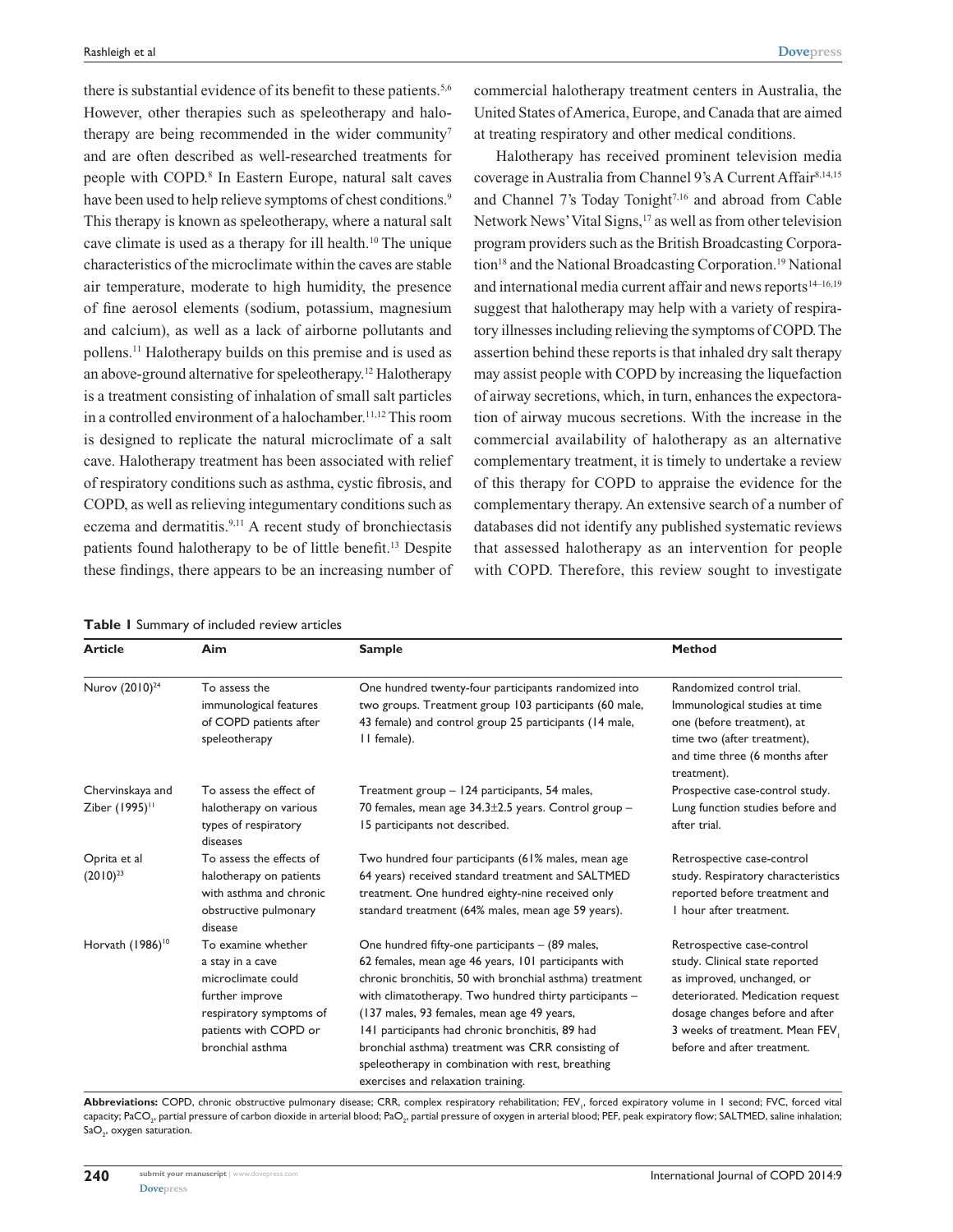halotherapy as a therapeutic intervention for people with COPD to determine the effectiveness of this therapy.

# **Methods**

#### Search strategy and selection criteria

A search of electronic databases was conducted from January 2013 to February 2013. The electronic databases searched were the Cochrane Central Register of Controlled Trials (CENTRAL), PubMed, MEDLINE, EMBASE, CINAHL, and Google Scholar. The literature review search strategy (Supplementary material) used a combination of MeSH terms found in the title and/or abstract for halotherapy and chronic obstructive pulmonary disease and the following search terms were used: COPD; chronic bronchitis; emphysema; halotherapy; halochamber; speleotherapy; spelaeotherapy; cave; salt mine; potash mine; vital air room; climate chamber; saltpipe; and sopipa. Reference lists in retrieved papers were hand-searched for other possible studies. All prospective randomized controlled trials were included where trials compared halotherapy or speleotherapy with a control group. Abstract and full text articles that were not in English were excluded. After abstracts were retrieved, two reviewers applied the inclusion and exclusion criteria. Full text articles were subsequently obtained and reviewed by two independent reviewers (RR and SMSS) (Table 1). A third reviewer (NJR) was the arbiter should any disagreement regarding the inclusion of articles occur.

## Quality assessment

The methodological quality of the selected articles was assessed by two reviewers (RR and SMSS) using the Scottish Intercollegiate Guidelines Network (SIGN) methodology quality checklists for controlled trials and case-control studies (Table 2).<sup>20</sup> These checklists were used to assess issues pertinent to well-conducted randomized controlled trials and case-control studies. The risk of bias was assessed using the Cochrane classification with four criteria: sequence generation; allocation concealment; blinding; and incomplete outcome measurement.21 Any disagreements regarding risk of bias were resolved through discussions between the reviewers and the arbiter (RR, SMSS, NJR).

### Data abstraction

The search revealed 151 published abstracts after excluding the duplicates. The abstracts were screened using the selection criteria and 150 articles were excluded. The flow diagram of the selection process is illustrated in Figure 1. Only one randomized study met the inclusion criteria; therefore, it

| <b>NHMRC</b> level<br>of evidence | <b>Major findings</b>                                                                                                                                                                                                                                                                                         | <b>Strengths and limitations</b>                                                                                                                                                                                                               |
|-----------------------------------|---------------------------------------------------------------------------------------------------------------------------------------------------------------------------------------------------------------------------------------------------------------------------------------------------------------|------------------------------------------------------------------------------------------------------------------------------------------------------------------------------------------------------------------------------------------------|
|                                   | Increase in concentration subpopulations in all studied<br>lymphocytes, normalization and correlation of<br>subpopulations of CD4+ and CD8+ lymphocytes, and increase<br>in neutrophil phagocytosis activity. Overall immune status<br>improvement in 97.8% of treatment group and 67.5% of<br>control group. | One treatment facility. Moderate sample size. Randomization<br>unblinded. Unequal chance of allocation. Recruitment<br>strategy not identified. Nil ethical considerations. Patients'<br>clinical status not reported.                         |
| $III-2$                           | After treatment - decreased bronchial obstruction,<br>decreased medication use, and increase in FVC, FEV, PEF.<br>Participants slept better, decreased fatigue. Cough became<br>less frequent, easier, and more productive.                                                                                   | One treatment facility. Moderate sample size. Recruitment<br>strategy not identified. Many respiratory diseases grouped<br>together. Nil ethical considerations reported. Control group<br>not adequately described before or after treatment. |
| $III-2$                           | Respiratory rate, SaO <sub>2</sub> , PaO <sub>2</sub> , and PaCO <sub>2</sub> were all significantly<br>improved in the group receiving the standard treatment in<br>combination with the SALTMED treatment as compared<br>to the group receiving only the standard treatment.                                | One treatment facility. Large sample size. Only short term<br>results, no longer term follow up. Asthma and COPD<br>results reported together.                                                                                                 |
| $III-2$                           | Clinical state improved in group receiving CRR compared<br>to 72.8% receiving climatotherapy. For patients receiving<br>CRR, FEV, improved from 1,468±631 mL to 1,676±706 mL<br>compared to the patients receiving climatotherapy FEV.<br>who improved from 1,638±613 mL to 1,666±684 mL.                     | One treatment facility. Large sample size. Asthma and<br>COPD results reported together. Initial clinical state of<br>group receiving CRR was more severe than group receiving<br>climatotherapy.                                              |

**241**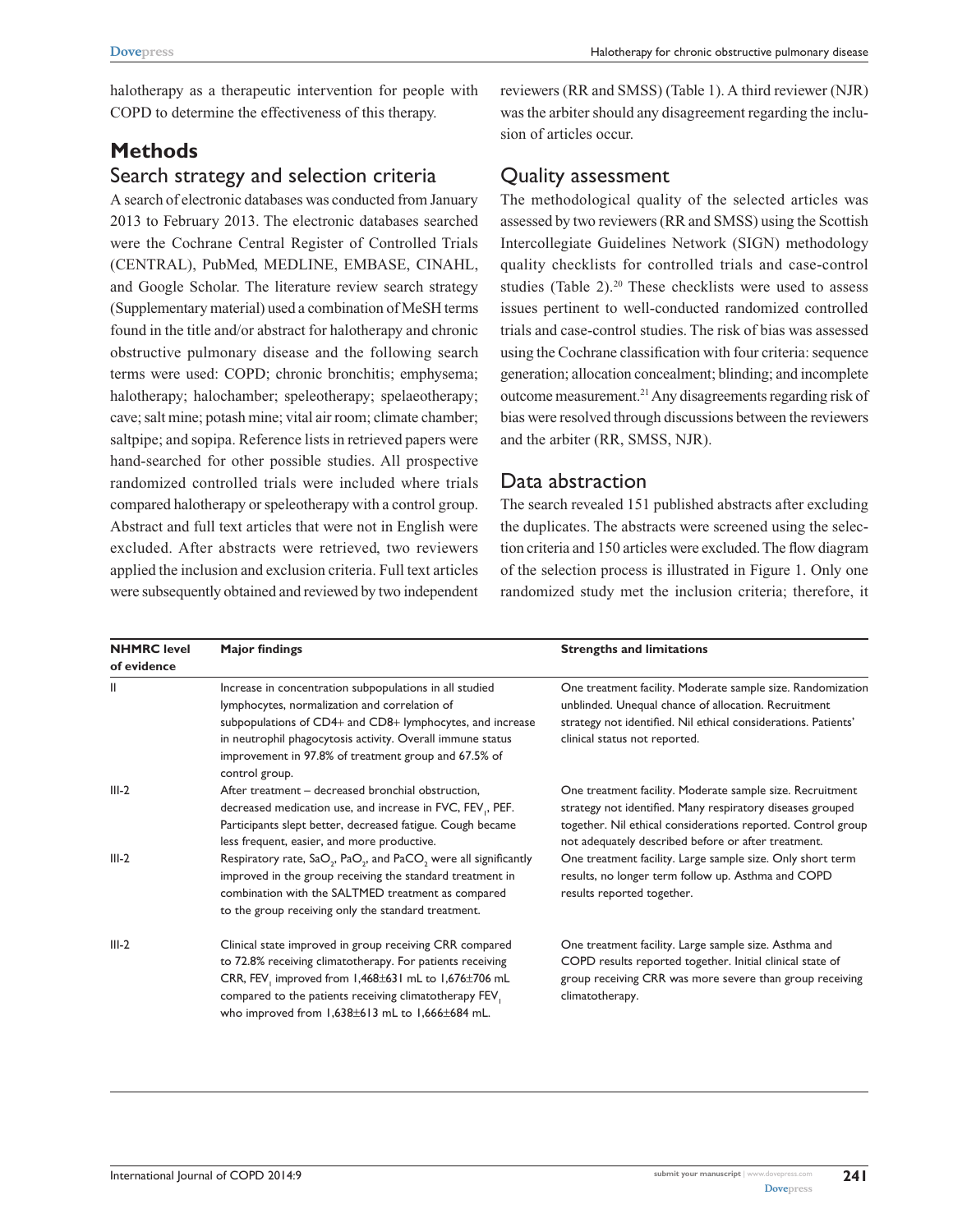was not possible to undertake the meta-analysis. The inclusion criteria were expanded and a further three case-control trials were included. A number of commentary papers were excluded. The two reviewers (RR and SMSS) were in agreement for the studies to be included and the arbiter (NJR) was not required to resolve any conflicting opinion. On completion of the methodological quality assessment, each manuscript was summarized and, due to the heterogeneity of reported outcomes, a thematic analysis was conducted. Thematic analysis is a process that seeks to describe the data in rich detail in order to identify, analyze, and report patterns known as themes from within the data.<sup>22</sup> The combined data of the four studies were analyzed thematically.

## **Findings**

#### Thematic analysis

Summary data including characteristics of the study regarding the four studies are summarized in Table 1. The three themes identified from the data were respiratory function, quality of life, and medication use.

## Respiratory function

All of the case-control studies (n=3) reported improved respiratory function to varying degrees and detailed improvements in many lung function tests including forced vital capacity, forced expiratory volume in 1 second  $(FEV<sub>1</sub>)$ , oxygen saturation, partial pressure of oxygen in arterial blood, and partial pressure of carbon dioxide in arterial blood. Although the lung function tests utilized by the researchers are a reliable method to assess respiratory function, each study reported using different tests which made any comparison of the results difficult.

Oprita et al<sup>23</sup> report that, after 60 minutes of treatment, there was an improvement in oxygen saturation from 90%

**Table 2** Methodological assessment of included articles

to 98% in the treatment group (n=204) as compared to the control group  $(n=189)$  improving from 94% to 97%. Similarly, the improvement in partial pressure of oxygen in arterial blood for the treatment group was from 61.5 mmHg to 92 mmHg compared to 80 mmHg to 85 mmHg for the control group. The partial pressure of carbon dioxide in arterial blood considerably decreased in the treatment group from 58 mmHg to 38 mmHg and in the control group from 44 mmHg to 41 mmHg.

Horvath<sup>10</sup> documented an improved respiratory function by measuring the  $\text{FEV}_1$  before and after treatment. The mean  $FEV_1$  for the treatment group (n=230) improved from 1.47±0.631 L to 1.68±0.71 L after patients were enrolled in a complex respiratory rehabilitation that included speleotherapy for a specific time period. The control group (n=151), who received climatotherapy, had an improvement from 1.64 $\pm$ 0.61 L to 1.67 $\pm$ 0.68 L. Nurov's<sup>24</sup> study reported improved immune function after speleotherapy but did not report specifically on lung function of COPD patients. Nurov concluded that patients with COPD receiving speleotherapy improved their immunological status and, as a consequence, reduced the inflammatory process particularly during exacerbations.

## Quality of life

Horvath<sup>10</sup> and Chervinskaya and Ziber<sup>11</sup> reported speleotherapy and halotherapy (respectively) as improving the quality of life for patients suffering from COPD. Horvath reported that 90.4% of patients receiving the speleotherapy improved their clinical state in comparison to 72.8% of patients in the control group. The participants' clinical state was scored each day by the participant and physician jointly on the basis of symptoms and complaints. The authors suggested that the improved clinical state for COPD patients improves their life

| <b>Rable 2</b> Fleurodological assessment of included articles |      |                           |                                  |                                     |                                     |                                                          |
|----------------------------------------------------------------|------|---------------------------|----------------------------------|-------------------------------------|-------------------------------------|----------------------------------------------------------|
|                                                                | QI   | Q <sub>2</sub>            | Q <sub>3</sub>                   | Q4                                  | Q <sub>5</sub>                      | Q <sub>6</sub>                                           |
| Randomized<br>controlled trial                                 | Aims | Randomization             | Concealment                      | Double blinding                     | Similar TG and CG                   | Treatment is the only<br>difference between<br>TG and CG |
| Nurov (2010) <sup>24</sup>                                     |      |                           | Unable to report                 | $\boldsymbol{\mathsf{x}}$           |                                     |                                                          |
| Case-control<br>studies                                        | Aims | Comparable<br>populations | Consistent<br>exclusion criteria | Percentage of cases<br>and controls | Comparison of cases<br>and controls | Clearly defined cases                                    |
| Chervinskaya and<br>Ziber (1995) <sup>11</sup>                 |      | Unable to<br>report       | Unable to report                 | Unable to report                    | $\boldsymbol{\mathsf{x}}$           | $\boldsymbol{\mathsf{x}}$                                |
| Oprita et al<br>$(2010)^{23}$                                  |      |                           |                                  | Unable to report                    |                                     |                                                          |
| Horvath (1986) <sup>10</sup>                                   |      | $\checkmark$              | Unable to report                 | Unable to report                    |                                     |                                                          |

**Note:** Overall acceptability is indicated by (-) unacceptable, (+) acceptable, and (++) excellent. **Abbreviations:** Q, question number; CG, control group; TG, treatment group.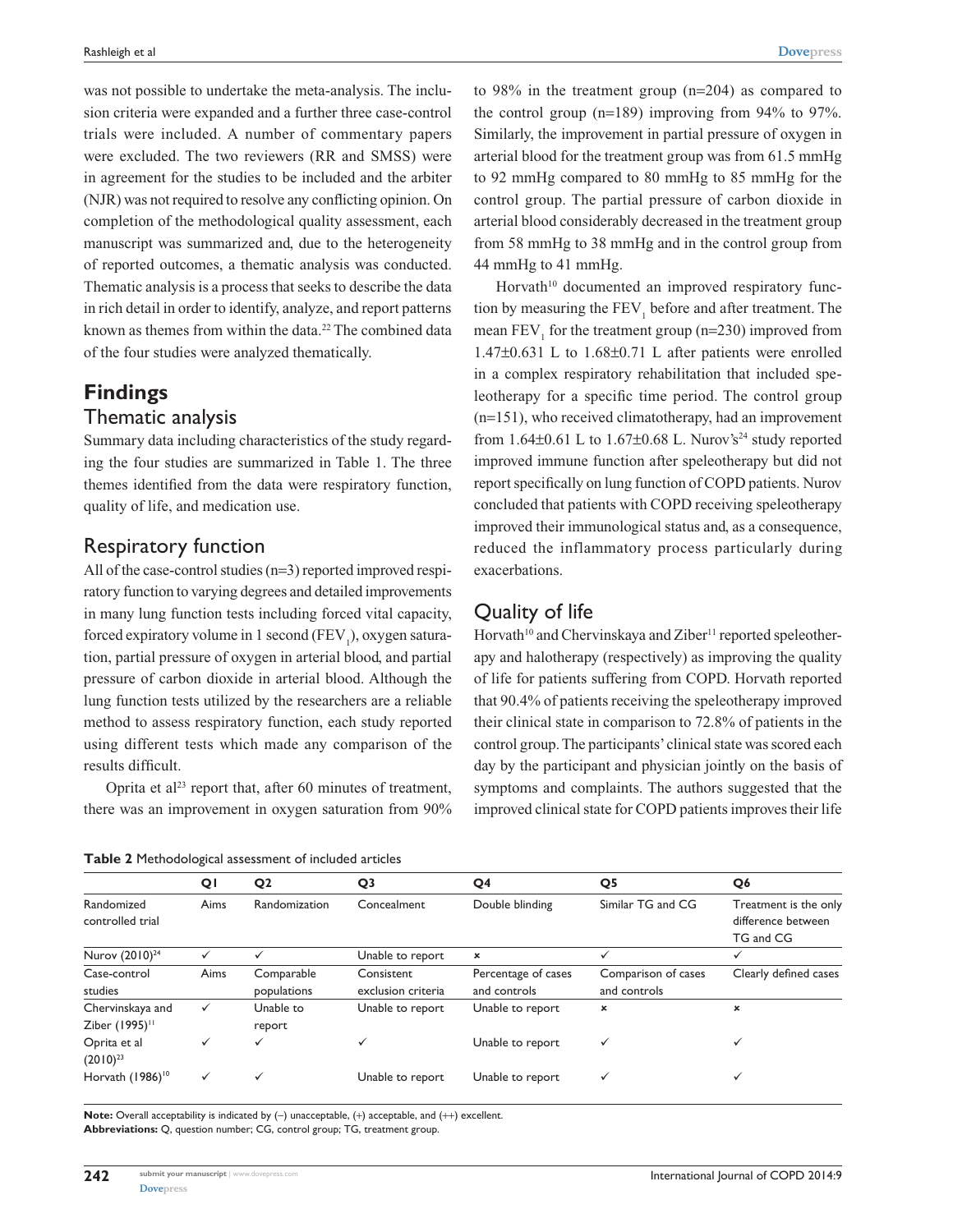quality by decreasing exacerbations, reducing hospitalization, improving physical tolerance, and reducing fatigue. Nurov $24$ reported that positive shifts in immunological status resulted in improved clinical symptoms, but elaboration or description of clinical symptoms were not provided.

#### Medication use

The use of medication was an outcome measured in two halotherapy studies. Chervinskaya and Ziber<sup>11</sup> and Horvath<sup>10</sup> indicated that patients were able to decrease their medications. Chervinskaya and Ziber reported that up to 50% of patients in their study were able to discontinue their inhaled corticosteroids therapy and nearly a third of participants continued their inhaled steroid therapy at reduced dosages. In Horvath's study, medication use was recorded as a bi-level outcome with the first outcome being reduction or omission and the second outcome being an unchanged dosage. However, with 95% of participants having either reduced or omitted medication, the type of medication or dosage is not detailed.

## **Discussion**

From this review of literature, it has become apparent that there have been very few rigorous studies published on this topic and, hence, this reduces the potential for evidence to support this therapy. It should be noted that only one randomized trial was found after an extensive search of the literature. As a result, the inclusion criteria for this review were widened to include relevant case-control studies that met all other inclusion criteria. The randomized trial by Nurov<sup>24</sup> studied the immunological features of patients with COPD before and after speleotherapy, demonstrating increased levels of lymphocytes and increased neutrophil phagocytosis activity. When assessing the methodological quality of studies included in this review, a number of concerns were identified.

Specifically, in Nurov's study, the method of randomization appeared unclear and there was a lack of detail regarding demographic and disease related information including medications being used by participants.

Other concerns related to the studies included in this review pertain to the lack of detail in regard to the participants' primary medical condition of either asthma or COPD and discrimination in the results between these two medical conditions. Medication information including type and dosage was also lacking in all studies. There were significant differences at baseline between treatment and control arms in the study by Oprita et  $al<sup>23</sup>$  and the treatment group appeared to have more severe COPD. In Horvath's<sup>5</sup> study, the patients in the treatment group had a significantly lower  $FEV<sub>1</sub>$  prior to the intervention than the control group. Whilst the Oprita study appears to be a well-constructed retrospective case-control study with positive results for the use of sodium chloride dry aerosols, as the investigators only assessed patients 1 hour after treatment, longer term conclusions such as quality of life would be difficult to assess.

In light of the lack of scientific evidence for the use of halotherapy in COPD, future studies need to be designed to provide the best available evidence and randomized controlled trials need to be considered. This approach would address the methodological concerns identified through this review such as participant selection bias, blinding of participants to the intervention, and the concealment of allocation to intervention or control group.

#### Study limitations

The limitations associated with this review were restricted by the availability of published research associated with halotherapy as a therapeutic intervention for COPD. The studies included in this review were found to have a

| QII                                               | Q10                    | Q9                            | Q8                 | Q7                  |
|---------------------------------------------------|------------------------|-------------------------------|--------------------|---------------------|
| Overall acceptability<br>$\overline{\phantom{a}}$ | Results comparable     | Intention to treat            | Drop out           | Outcome measured    |
| $(++, +, -)$                                      | for all sites          | analysis                      | percentage         | in standard, valid, |
|                                                   |                        |                               |                    | reliable way        |
|                                                   | N/A                    |                               | Not reported       |                     |
| Overall acceptability<br>Confidence intervals     | Address possibility of | Outcome measured in           | Concealment        | Clearly defined     |
| provided<br>$(++, +, -)$                          | confounding factors    | standard, valid, reliable way |                    | controls            |
| $\overline{\phantom{0}}$                          |                        | $\mathbf{x}$                  | Unable to report   |                     |
| $^{++}$                                           |                        | $\overline{\phantom{a}}$      | Retrospective      |                     |
|                                                   |                        |                               | case-control study |                     |
|                                                   |                        |                               | Retrospective      |                     |
|                                                   |                        |                               | case-control study |                     |

**243**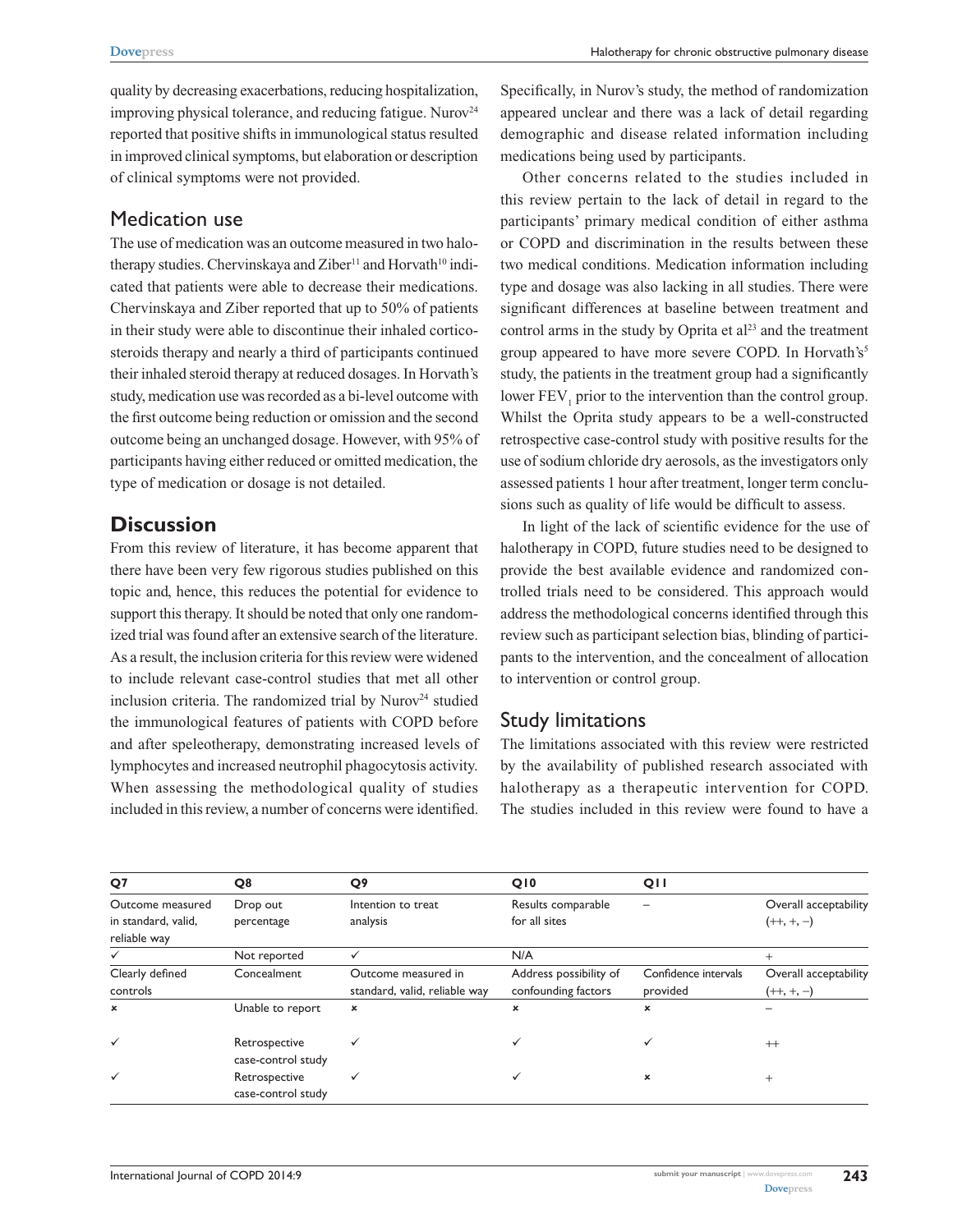

**Figure 1** Flow chart of systematic search. **Abbreviations:** COPD, chronic obstructive pulmonary disease; RCT, randomized controlled trial.

number of methodological concerns and limited reporting of baseline data. All studies in this review lacked detail on ethical considerations such as ethical approval, processes for informed patient consent, and funding disclosure. The outcome measurements using lung function tests varied between studies and, as such, a comparison of their results was not possible.

# **Conclusion**

For halotherapy to be considered as an evidence based therapy for people with COPD, there needs to be high quality research undertaken to fully examine the effects of this therapy and its impact on the quality of life of people with COPD.

## **Disclosure**

The authors report no conflicts of interest in this work.

#### **References**

- 1. National Institute for Health and Care Excellence. CG101: Chronic Obstructive Pulmonary Disease (updated) [webpage on the Internet]. 2010. Available from: <http://guidance.nice.org.uk/CG101>. Accessed January 14, 2014.
- 2. World Health Organization. The Global Burden of Disease 2004 Update. 2008. Accessed January 10, 2014.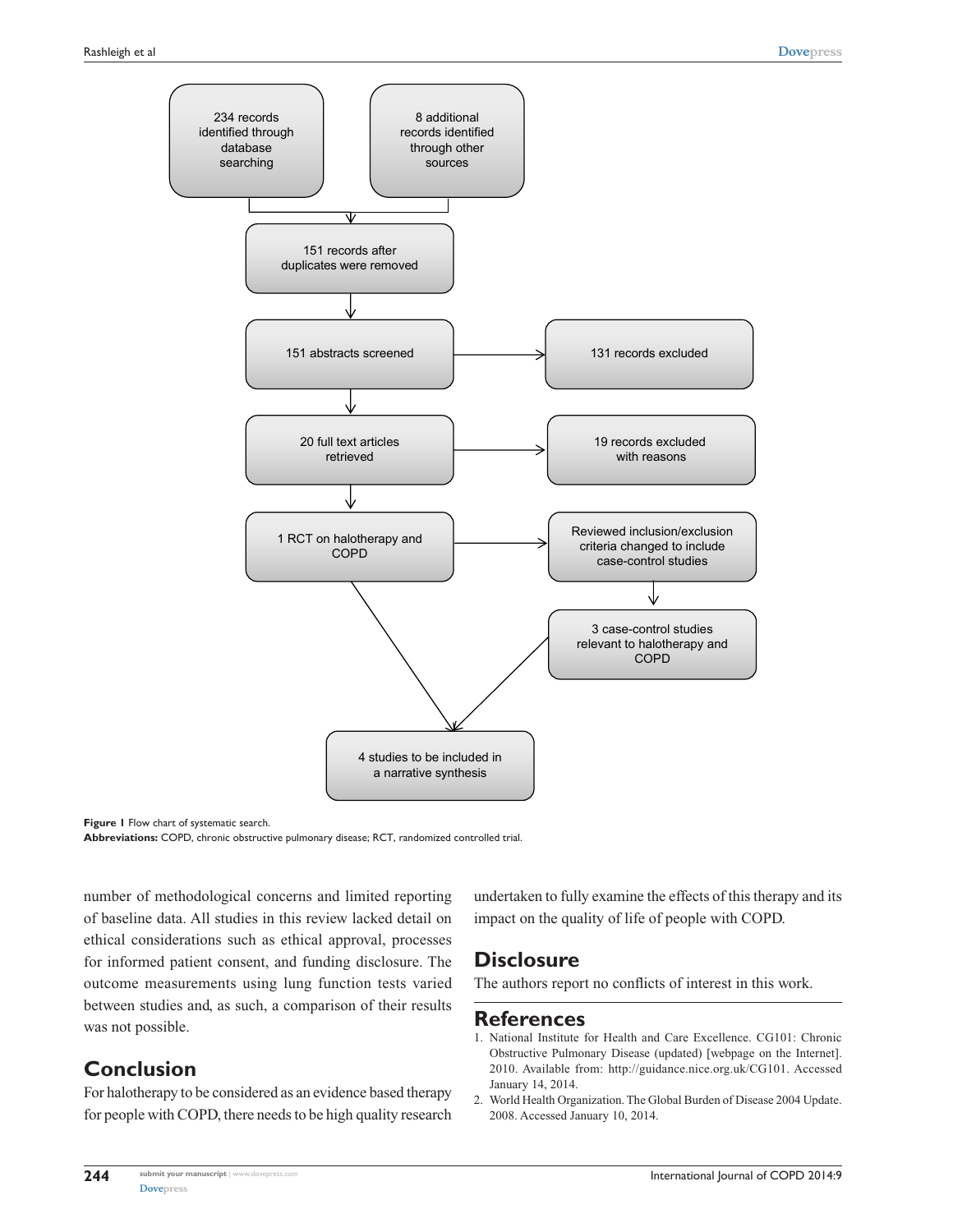- 3. Raherison C, Girodet PO. Epidemiology of COPD. *Eur Respir Rev*. 2009;18:213–221.
- 4. Donaldson GC, Wedzicha JA. COPD exacerbations 1: Epidemiology. *Thorax*. 2006;61:164–168.
- 5. Global Strategy for Diagnosis, Management, and Prevention of COPD [webpage on the Internet]. Global Initiative for Chronic Obstructive Lung Disease; 2013. Available from: [http://www.goldcopd.org/](http://www.goldcopd.org/guidelines-global-strategy-for-diagnosis-management.html) [guidelines-global-strategy-for-diagnosis-management.html](http://www.goldcopd.org/guidelines-global-strategy-for-diagnosis-management.html).
- 6. Abramson MJ, Crockett AJ, Frith PA, McDonald CF. COPDX: an update of guidelines for the management of chronic obstructive pulmonary disease with a review of recent evidence. *Med J Aust*. 2006;184:342–345.
- 7. Brady C. Ancient treatment revamped [webpage on the internet]. Yahoo!7 News; 2012. Available from: [http://au.news.yahoo.com/](http://au.news.yahoo.com/today-tonight/latest/article/-/12487174/ancient-treatment-revamped/) [today-tonight/latest/article/-/12487174/ancient-treatment-revamped/](http://au.news.yahoo.com/today-tonight/latest/article/-/12487174/ancient-treatment-revamped/). Accessed January 17, 2013.
- 8. Grimshaw T. Salt therapy [webpage on the Internet]. Ninemsn; 2012. Available from: [http://aca.ninemsn.com.au/article/8472866/](http://aca.ninemsn.com.au/article/8472866/salt-therapy) [salt-therapy.](http://aca.ninemsn.com.au/article/8472866/salt-therapy) Accessed January 17, 2013.
- 9. Horowitz S. Salt Cave Therapy: Rediscovering the Benefits of an Old Preservative. *Alternative and Complementary Therapies*.  $2010:16:158-162$ .
- 10. Horvath T. Speleotherapy: a special kind of climatotherapy, its role in respiratory rehabilitation. *Int Rehabil Med*. 1986;8:90–92.
- 11. Chervinskaya AV, Ziber NA. Halotherapy for treatment of respiratory diseases. *J Aerosol Med*. 1995;8:221–232.
- 12. Chervinskaya AV. Halotherapy of respiratory diseases. *Physiotherapy, Balneology and Rehabilitation*. 2003;6:8–15.
- 13. Rabbini B, Makki SSM, Najafizadeh K. Efficacy of Halotherapy for Improvement for Pulmonary Function Tests and Quality of Life of Non-Cystic Fibrosis Bronchiectatic Patients. *Tanaffos*. 2013;12:22–27.
- 14. Alpins M. A salty solution [webpage on the internet]. Ninemsn; 2011. Available from: [http://aca.ninemsn.com.au/article.aspx?id](http://aca.ninemsn.com.au/article.aspx?id=8222811)=8222811. Accessed April 30, 2013.
- 15. Rossi M. Salt therapy [webpage on the Internet]. Ninemsn; 2011. Available from: http://aca.ninemsn.com.au/article.aspx?id=8280493. Accessed April 30, 2013.
- 16. Richardson D. Salt Rooms [webpage on the Internet]. Yahoo!7 News; 2010. Available from: [http://au.news.yahoo.com/today-tonight/health/](http://au.news.yahoo.com/today-tonight/health/article/-/7892980/salt-rooms/) [article/-/7892980/salt-rooms/](http://au.news.yahoo.com/today-tonight/health/article/-/7892980/salt-rooms/). Accessed April 30, 2013.
- 17. Gupta S. Salt cave offers saline solution to sinus problems [webpage on the Internet]. Atlanta: Cable News Network, Inc.; 2009. Available from: http://edition.cnn.com/2009/HEALTH/06/23/salt.cave.uk/. Accessed April 30, 2013.
- 18. British Broadcasting Corporation. Salt Cave opens in Kent to aid respiratory problems [webpage on the Internet]. Available from: [http://](http://news.bbc.co.uk/local/kent/hi/front_page/newsid_9191000/9191803.stm) [news.bbc.co.uk/local/kent/hi/front\\_page/newsid\\_9191000/9191803.](http://news.bbc.co.uk/local/kent/hi/front_page/newsid_9191000/9191803.stm) [stm](http://news.bbc.co.uk/local/kent/hi/front_page/newsid_9191000/9191803.stm). Accessed April 30, 2103.
- 19. Kim J. Salt therapy makes a comeback [webpage on the Internet]. New York: NBC News; 2011. Available from: [http://www.nbcnews.](http://www.nbcnews.com/video/nbc-news/42748116#42748116) [com/video/nbc-news/42748116#42748116](http://www.nbcnews.com/video/nbc-news/42748116#42748116). Accessed April 30, 2013.
- 20. Methodology Checklists [webpage on the Internet]. Scottish Intercollegiate Guidelines Network; 2013. Available from: [http://www.sign.](http://www.sign.ac.uk/methodology/checklists.html) [ac.uk/methodology/checklists.html](http://www.sign.ac.uk/methodology/checklists.html). Accessed January 18, 2013.
- 21. Risk of Bias. In: Higgins JPT, Green S, editors. *Cochrane Handbook for Systematic Reviews of Interventions,* Version 5.1.0 [updated March 2011]. The Cochrane Collaboration.
- 22. Braun V, Clarke V. Using thematic analysis in psychology. *Qual Res Psychol*. 2006;3:77–101.
- 23. Oprita B, Pandream C, Dinu B, Aignătoaie B. Saltmed The therapy with sodium chloride dry aerosols. *Therapeutics, Pharmacology*, *and Clinical Toxicology*. 2010;XIV:201–204.
- 24. Nurov I. Immunologic features of speleotherapy in patients with chronic obstructive pulmonary disease. *Medical and Health Science Journal*. 2010;2:44–47.

**245**